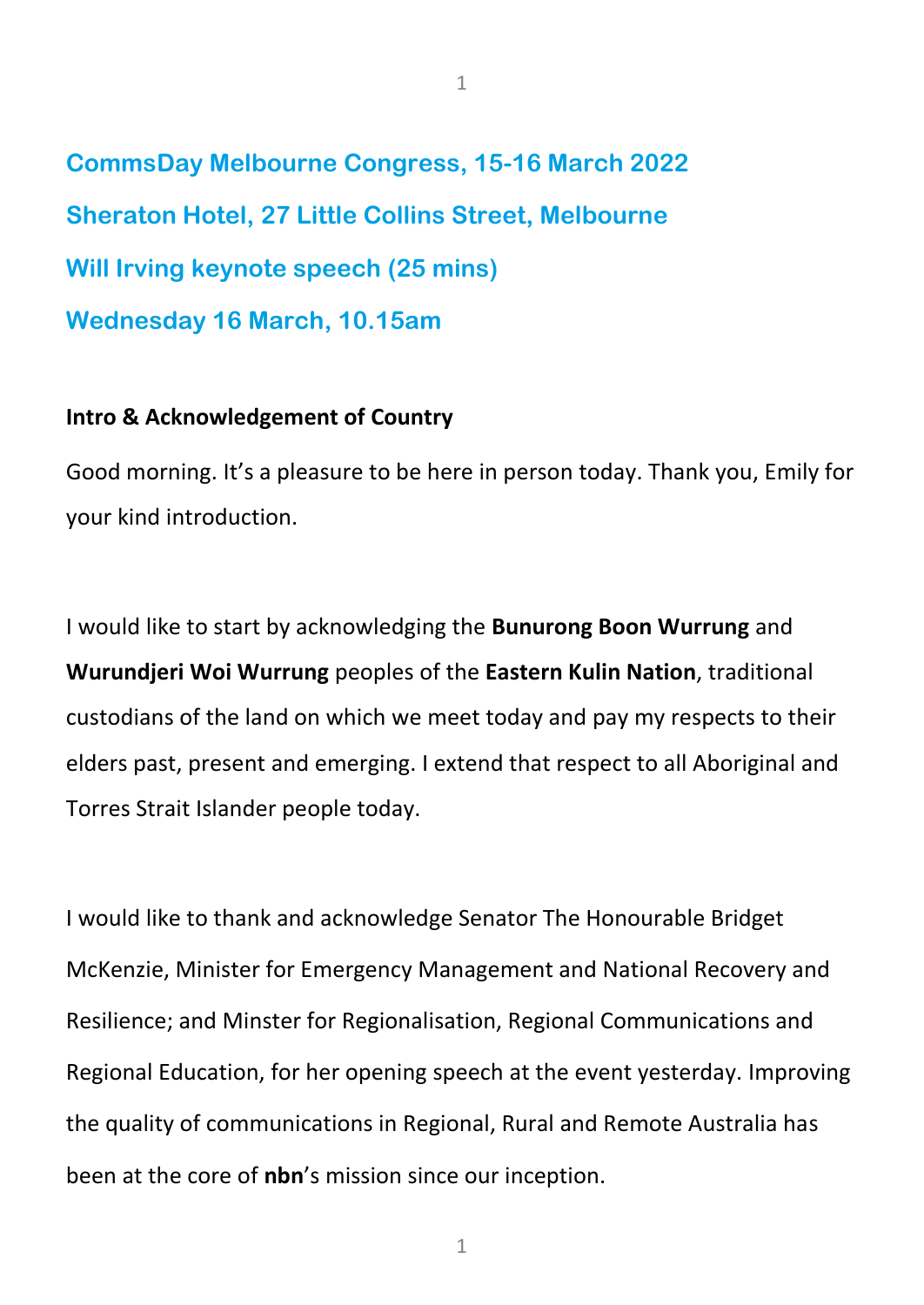Whilst we are pleased that we already serve many Australians in ways not possible before **nbn**'s arrival, we recognise the very significant work we have yet to do, and the significant role we all play in this room in so many different regions and communities.

I would also like to thank and acknowledge Shadow Assistant Communications Minister, Tim Watts, for his insightful and incisive commentary this morning.

I would also like to thank and acknowledge Anna Brakey, Commissioner at the ACCC, for her commentary and insights yesterday, with particular reference to the framework for **nbn**'s Special Access Undertaking Variation. We have been working collaboratively and very constructively with the ACCC, retailers and industry groups on these important reforms – and I extend my sincere gratitude for the way all parties have approached this monumental task.

Thank you Grahame (Lynch), Simon Dux, Rohan Pearce and the CommsDay team – as always - for the quality and calibre of your daily coverage and unique insight into our sector. It is without parallel in any other Australian industry. And, of course, thank you for hosting this event too, which this year celebrates its  $20<sup>th</sup>$  anniversary – congratulations on a remarkable achievement.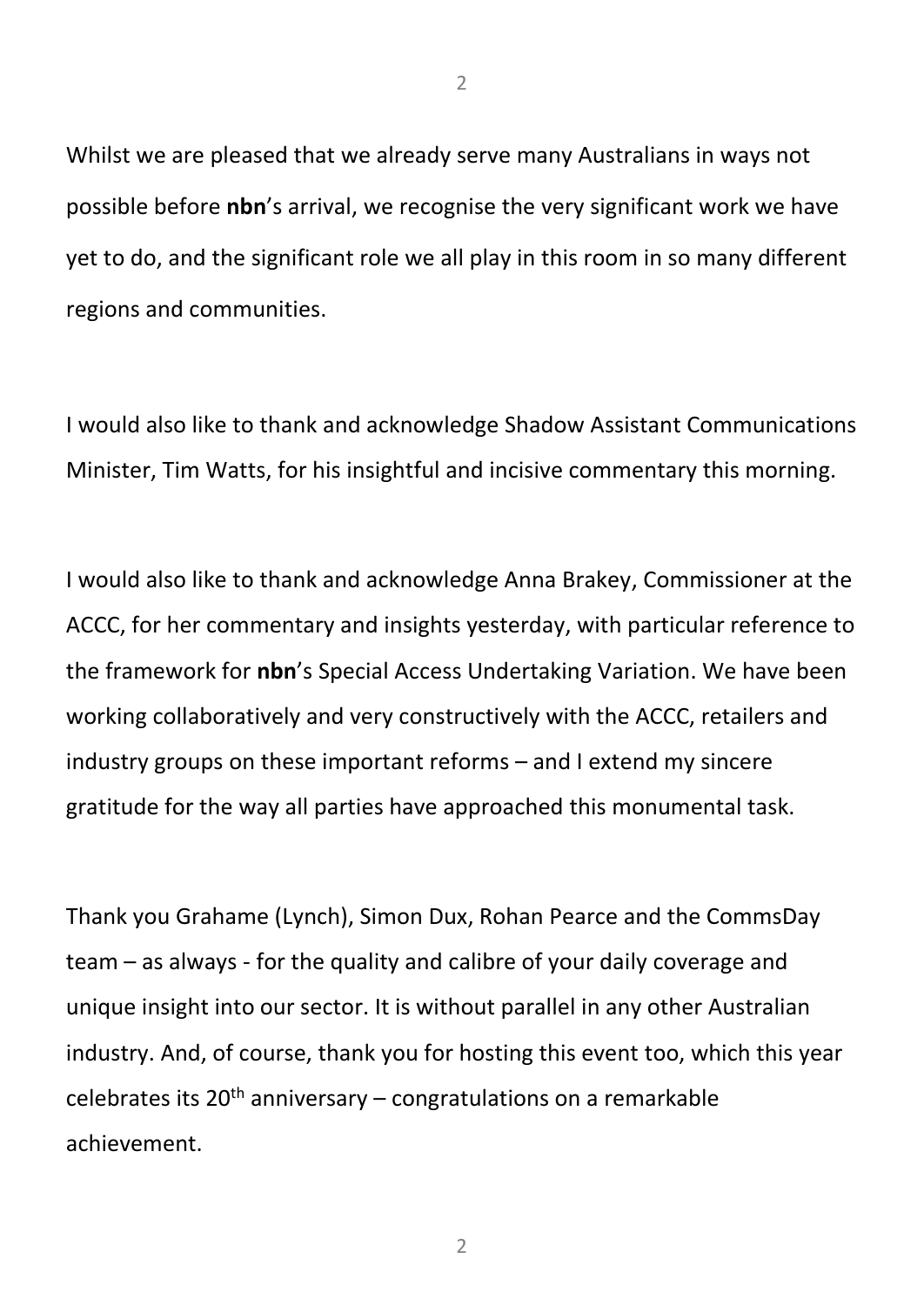And, finally, thank you to everyone in this room for your considered contributions to the important debates that shape our industry, and for pushing ideas and possibilities that make our industry such a vital contributor to Australia's social and economic prosperity.

Today I want to give you **nbn**'s perspective on some very topical events:

- 1. The recent floods
- 2. The variation to **nbn**'s Special Access Undertaking
- 3. And finally, provide a brief update on Fibre Connect

# **Floods**

I'd like to start by recognising the way our industry has responded to the extreme weather and floods that have ravaged Queensland and New South Wales over the last three weeks.

Unfortunately, in recent years, we have had a lot of practical experience dealing with, and recovering from, natural disasters – from the Black Summer Bushfires of December 2019 and January 2020 to the floods of early 2021, the severe storms that hit Melbourne and the Dandenong Ranges last year. And, of course, the obvious overlay is that we are going into our third year responding to and supporting Australia through the pandemic.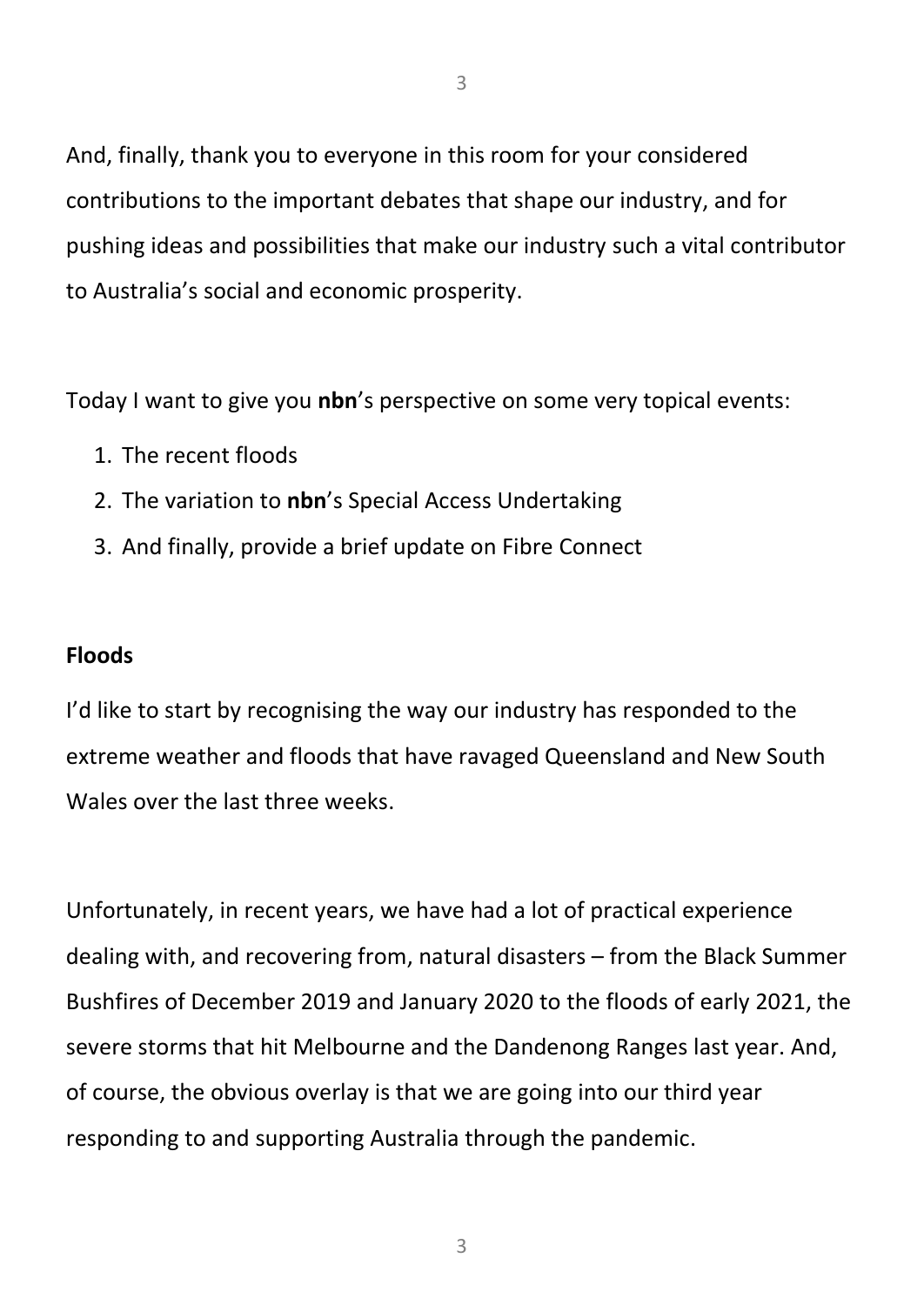4

Our heart goes out to those who have been touched by the loss of life in these floods and others who have endured untold damage to property, livestock and livelihoods.

I am proud of the way our industry has pulled together, sharing information and vital resources to support communities in need. No technology is impervious to natural disaster, but much has been done to improve our ability to reduce the devastating impact of these events in recent years, in particular, to build redundancy and resilience into our respective networks.

At **nbn**, over the course of the last three weeks, 279,479 services were impacted. We've had crews working remotely and on-the-ground around-theclock and so far we have recovered just over 278,000 services – so around 99 per cent of impacted services are now back online.

Our work doesn't stop there. There is a fair bit of rebuilding and optimising still to do, and that will take weeks and months yet.

We have also committed to up to \$6 million to support retailers' flood relief packages, and this is where we need your help. Please help us to direct this relief to those customers who need it most.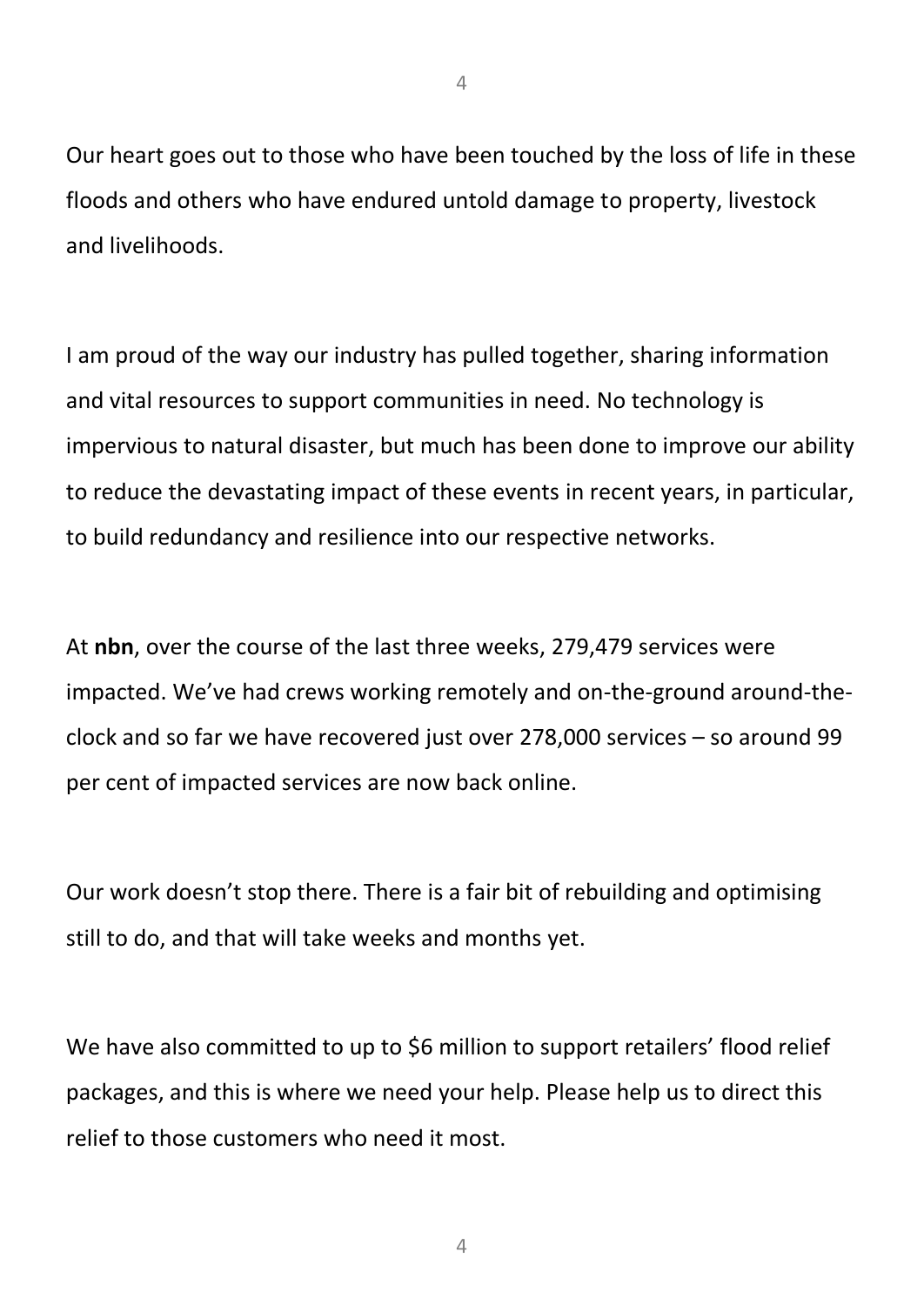### **SAU Variation**

Now, to our proposed Special Access Undertaking Variation.

Before I go on, let me take a step back for a moment. Why are we here with our proposed SAU Variation?

The current revisions to the SAU have been described as a 'once-in-ageneration' opportunity to get it right, and without being intentionally obtuse – that is overstating it.

The original SAU was drafted and accepted in 2013. At that time, there were less than 100,000 active services on the **nbn** – and in the nine years since, the SAU has only formally applied to services supplied by **nbn** over Fibre to the Premises (FTTP), Fixed Wireless and Satellite.

The new SAU will have a series of discrete terms, and as part of our proposal to update it via a 'replacement module' it remains designed to deliver a regulatory framework for a period through until mid-2040 – so describing it as a 'once-in-a-generation' opportunity is partly true.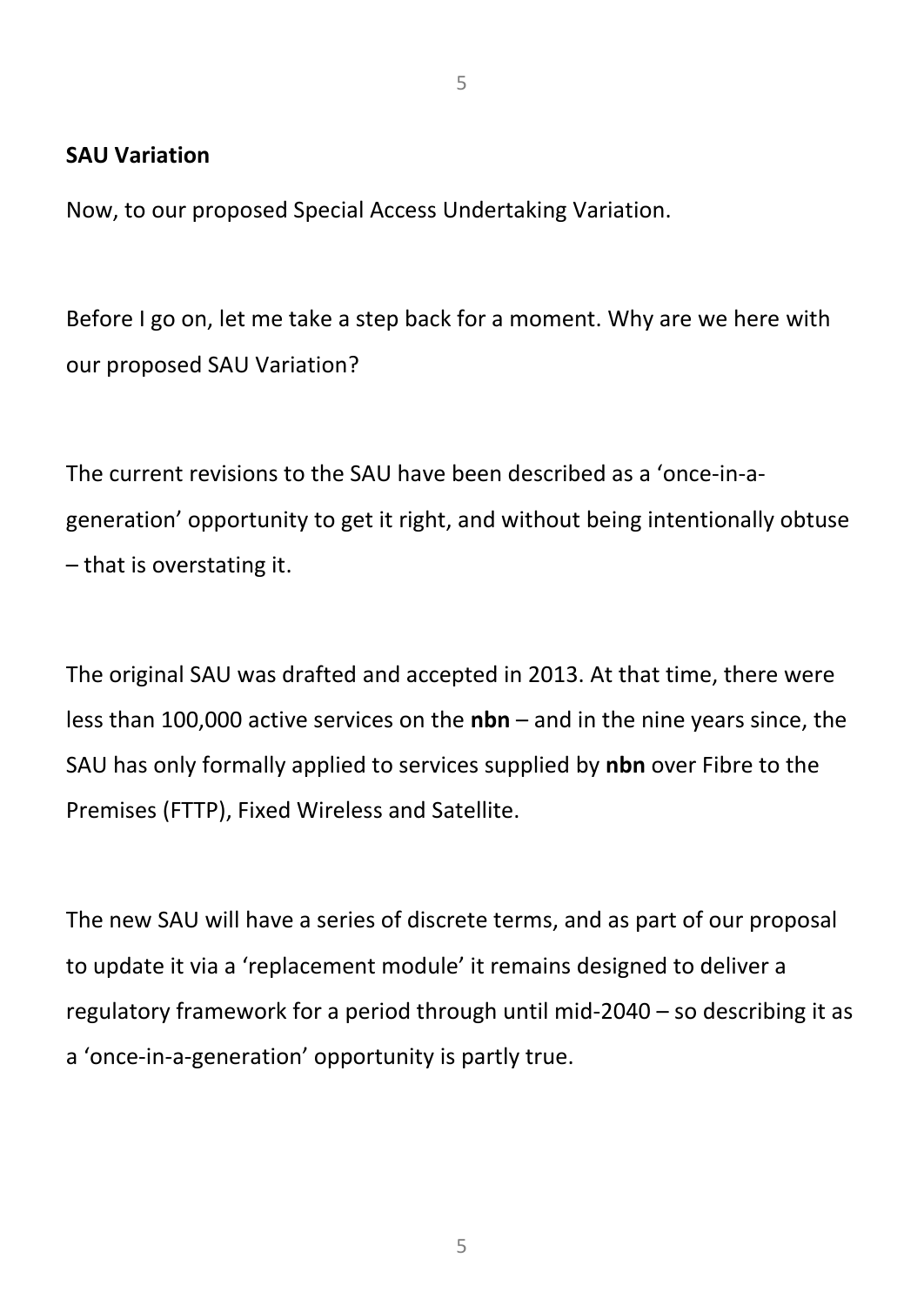But at the same time, our proposed Variation has been developed under the SAU's 'modular structure' that facilitates changes over time as both **nbn** and the ACCC recognised the likely need for change over the life of the asset.

It was always anticipated that the regulatory framework would evolve under the SAU to meet the changing needs of the industry and consumers, whilst providing **nbn** and retailers with up-front certainty for our significant longterm investments.

This need for certainty when making investment decisions is, of course, not exclusive to **nbn,** and has been a theme of our industry since the days of Telecom Australia. And we are *not* the first to recognise and appreciate that all retailers have a great deal of 'skin in the game'.

Indeed, Anna Brakey, recognised this point yesterday as one of the key outcomes that the ACCC is driving towards where the regulatory framework must provide certainty for Retailers – but I think it's also fair to say certainty for **nbn** – to underpin sensible long-term investment decisions.

Given **nbn**'s wholesale-only obligation, we are entirely dependent on Retailers as our only channel to respond to the needs of customers. **nbn** must be highly

6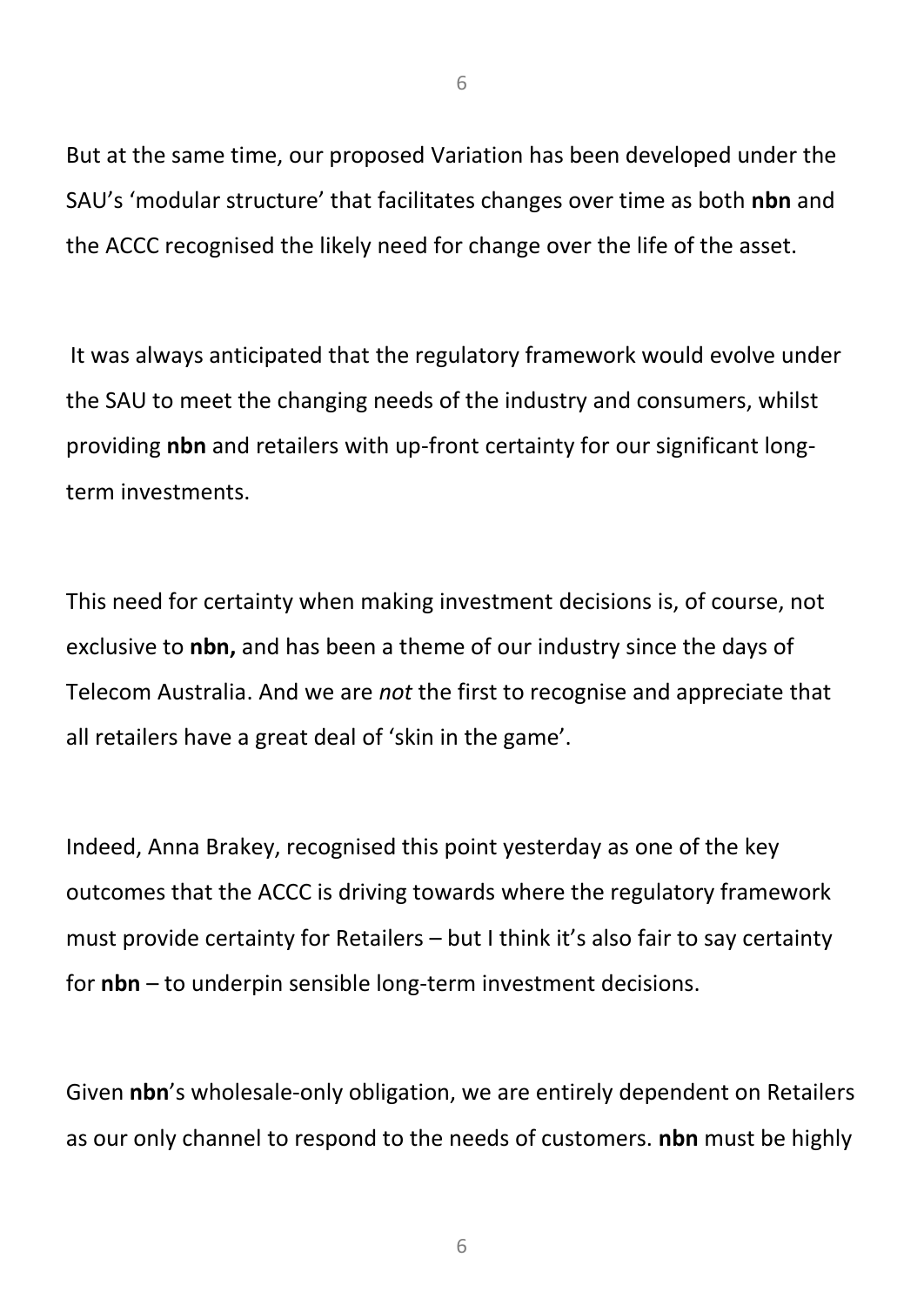attuned to, and aligned with, the interests and needs of both Retailers and customers – if we are to achieve our commercial objectives.

But there is an important distinction between **nbn** and most other utility services, such as electricity, water or gas. They operate on the basis of a wholesaler-retailer arrangement that includes unit charging per gigawatt hour, megalitre, or megajoule. Customers of those essential services pay for what they use.

Some may well argue that electricity, water and gas are physical products that require generation, treatment and transmission. And I would argue that while the unit nature of fixed line, fixed wireless or satellite broadband are less visible we face many of the same challenges of increasing demand meeting capacity constraints, which obviously requires considerable expansionary investment.

Usage charges are commonplace across utilities and a well-accepted means of defraying fixed costs, such that there is a low cost of access and those who use more or require higher specifications pay more.

But **nbn** is first and foremost a service delivery company. We are moving very deliberately and with great purpose to play our part to lift the digital

7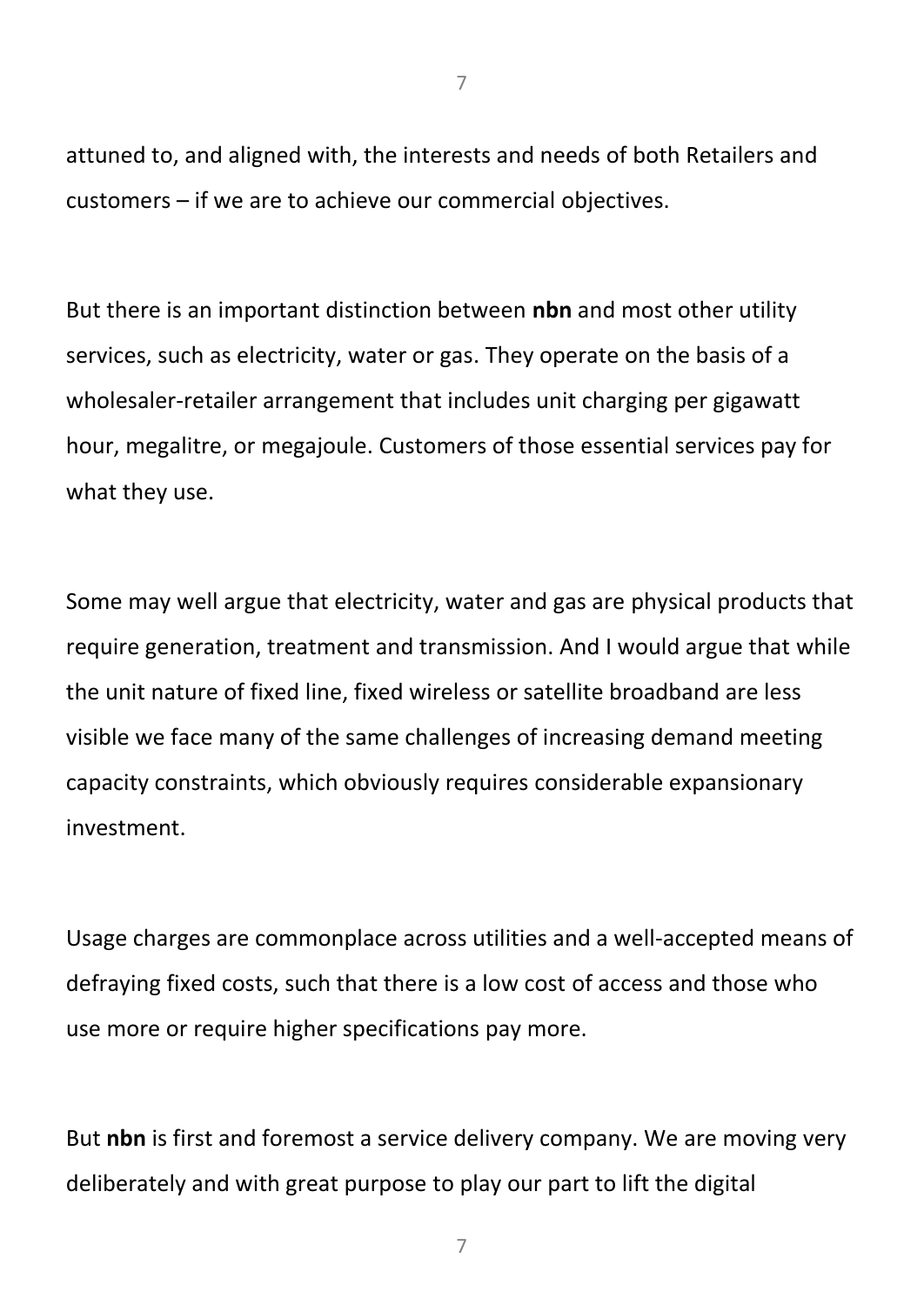capability of Australia. There is no room in our purpose to be stuck in the past or constrained by ideological views of how a perfect world might be constructed, or to argue how similar or different our industry is to others that are far more "natural monopolies" than ours in the classical economic sense.

To use an example to show how we are thinking about this kind of issue: we have heard, and we acknowledge the calls from retailers for us to remove CVC (ie capacity) charging altogether. So, how have we thought about the best approach?

Well, firstly it is to go back to first principles as a customer (by which I mean end user) focussed wholesaler: what do customers need and want?

- 1. Faster internet bandwidth? **Yes. Because time is precious and many of us share Wi-Fi!**
- 2. Unconstrained capacity to do whatever they want to do, stream what they want, download and listen or game as they want, video call whenever they want, without worrying about counting gigabytes of their own data use? **Of course.**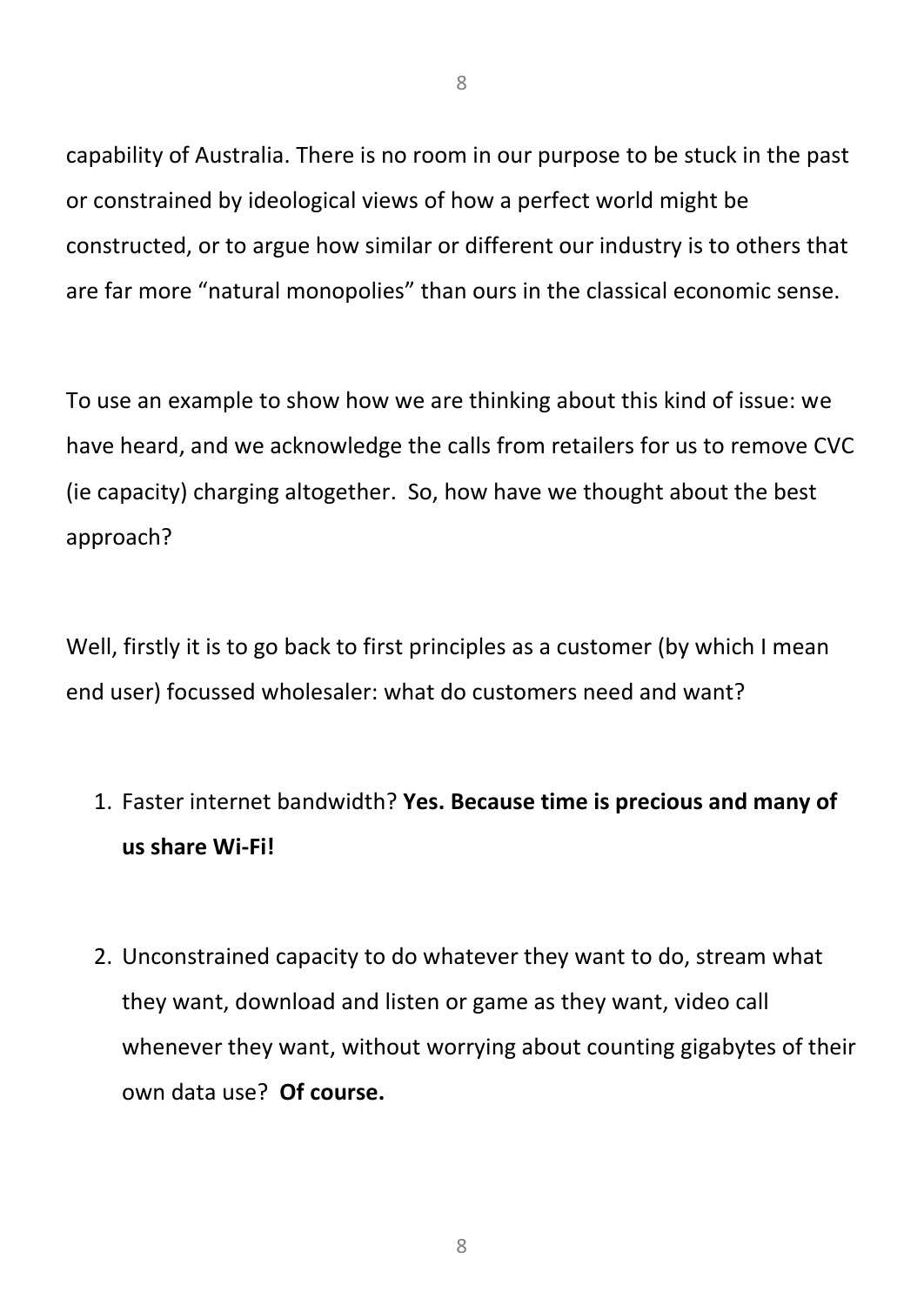But do customers also want networks that are invested in, able to reliably deliver what customers need today and, importantly, ready for what they will need tomorrow? **The answer is yes – and COVID has taught customers that there are many services where it pays to look behind promises and get comfortable that whoever they choose as suppliers will be resilient enough to deliver when customers need it most.** 

So, to come back to CVC charging. How should **nbn** do this in an efficient and predictable way? In the context of **nbn**'s SAU variation, we have listened intently to Retailers and see that these things: affordability, predictability, efficiency, capability and resilience are what matters most.

Hence, these principles have driven the thinking that underpins our offer of AVC-only on Home Fast and above, but lower entry level pricing, with CVC charging for lower speed tiers delivers the right mix of customer outcomes based on value delivered, affordability and network capability in an economically sustainable way.

To set this in context, consider that the average customer today buys a service 100 times faster than the average customer in 2004. Consider what happened as recently as 2016 when only 1 in 6 customers were on plans based on 50 Mbps download speed. Together, **nbn** and Retailers applied our considerable,

9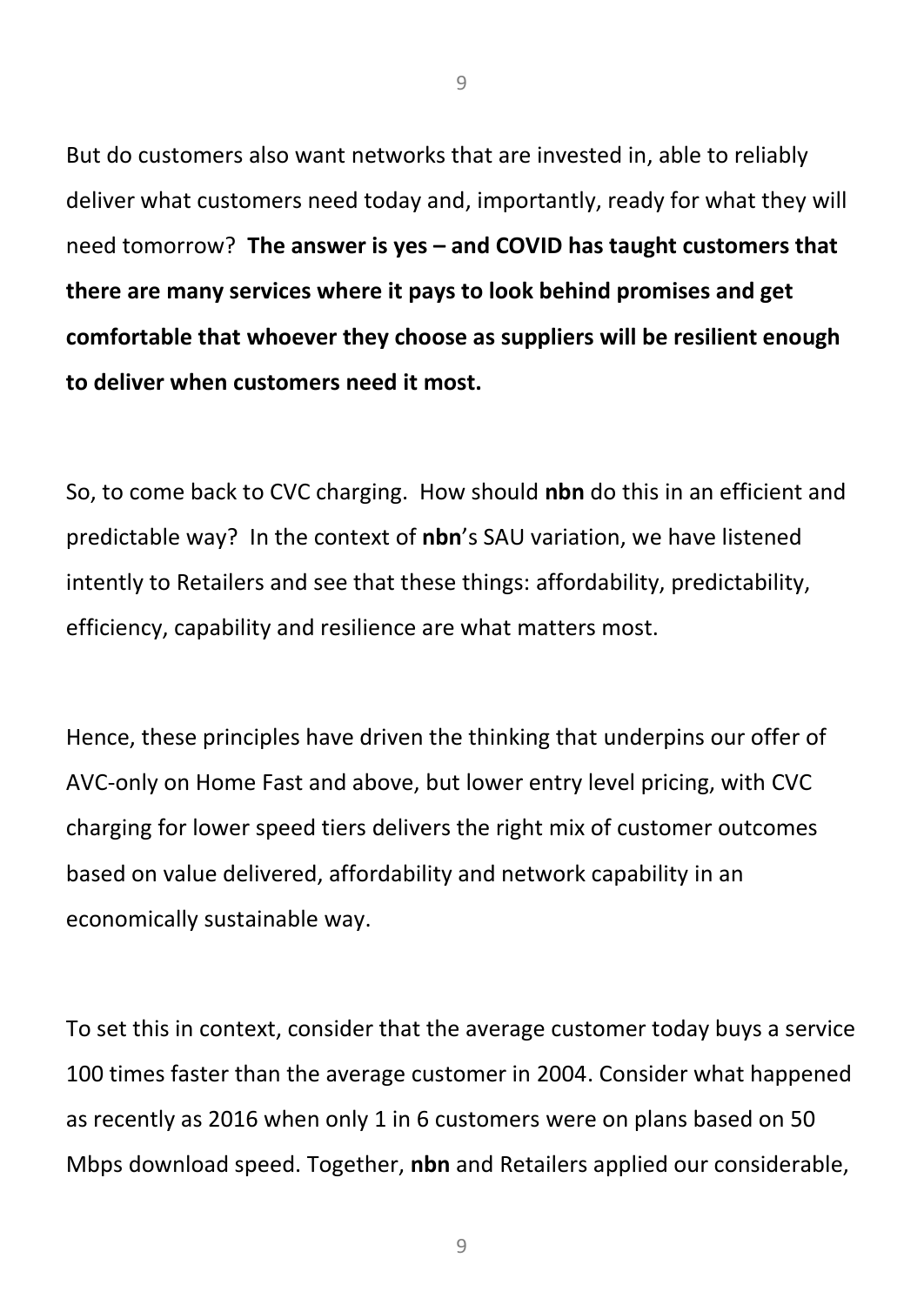collective 'Focus on 50'. And far from flattening the curve and dampening demand, we unlocked capacity and made it accessible - so much so that today (with a little help from people spending more time at home), 76 per cent of customers are now on a 50 MBps or above; and 16 per cent of customers are on '100' or above. I think we can agree that the next 'Great Shift' should be to enable more customers to unlock the benefits of having '100' or above. After all, the **nbn** was conceived as a superfast network – and in today's terms that means enabling more and more customers to obtain at least 100 Mbps.

To achieve this, we need **nbn** to be sustainable as an organisation and our proposed SAU variation will recognise our need to not just meet our financial commitments, but support our ongoing investments – like our \$4.5 billion upgrade program currently underway - to uplift the digital capability of Australia.

We also hope our proposed reforms support this overall objective by providing strong incentives for internet retailers to better match customers' needs with appropriate **nbn** products, driving the accessibility of higher speed tiers and supporting the ever-increasing demands of data-hungry customers.

As always, it's a balancing act. These reforms are expected to deliver sustainable revenues for **nbn** while removing overage charges for retailers

10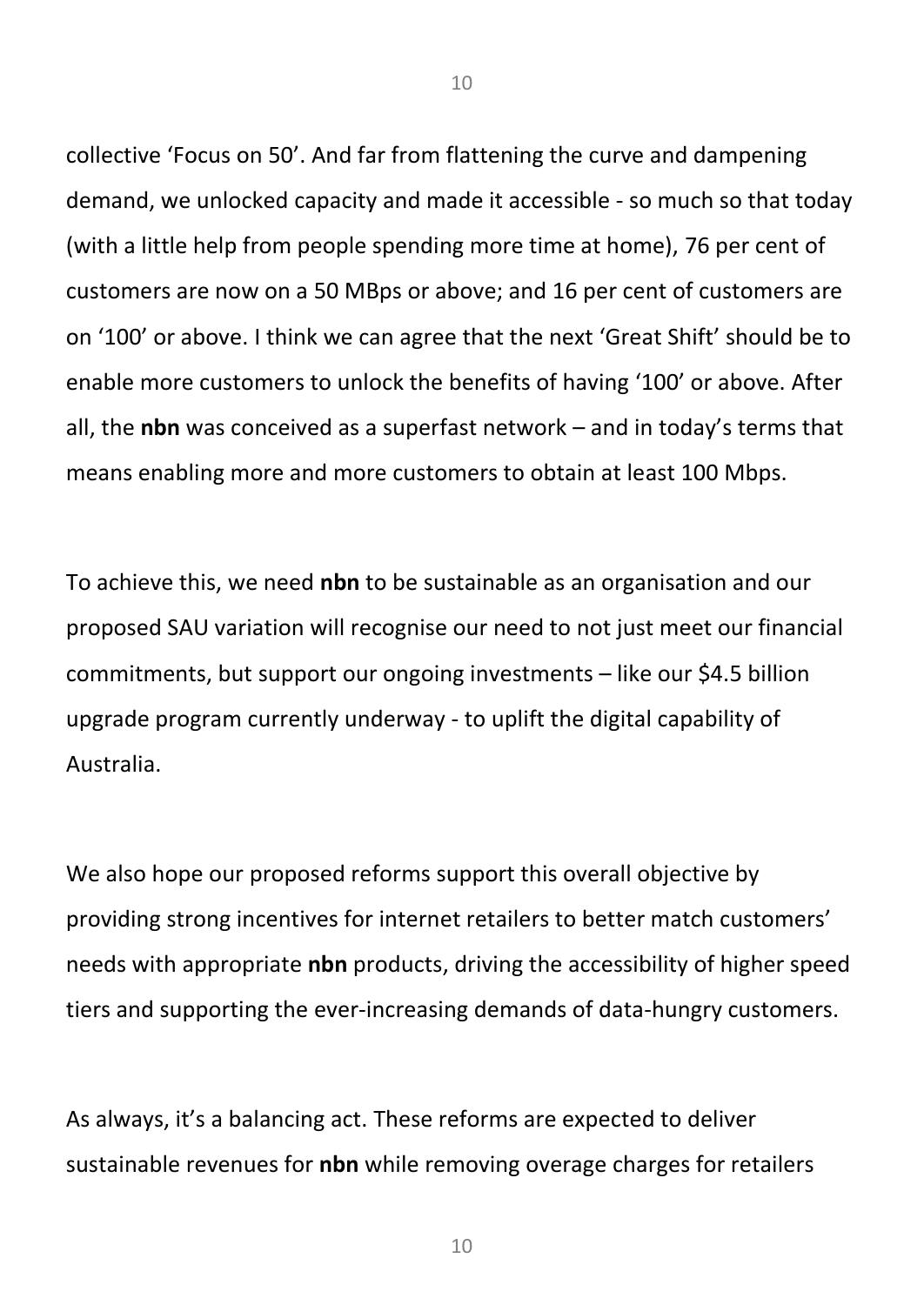whose customers are on higher speed tiers. This "more for more" approach will improve customer experience, reduce pressure on both wholesale and retail headline prices to do the heavy lifting of long-term revenue growth which is necessary to sustain investment by retailers and wholesalers for the whole industry.

Where we do retain bundled charging, it reflects rational economic settings to ensure the best possible affordability flows through to light, medium and heavy users alike. To increase efficiency and reduce the need for retailers to forecast exactly what capacity their customers are about to need, we will propose to move to actual vs forecast utilisation-based CVC billing where CVC applies. Whilst in many areas of life, as customers we need to slightly overestimate our needs to avoid running out of essentials (dare I say "toilet paper" anyone), now that **nbn** is better able to forecast aggregate demand, it is appropriate for **nbn** to move to this model. Finally, predictability for retailers will be enhanced via automated, twice-yearly updates to AVC and CVC bundled inclusions.

Having been an access seeker to **nbn** in a past life, it is often hard to see when **nbn** is evolving, open to change and ready to innovate. **nbn**'s nondiscrimination obligations are extensive and prescriptive and whilst totally appropriate to avoid inconsistent treatment of retailers, they result in a thoughtful and highly consultative, rather than fast, adaptation of processes.

11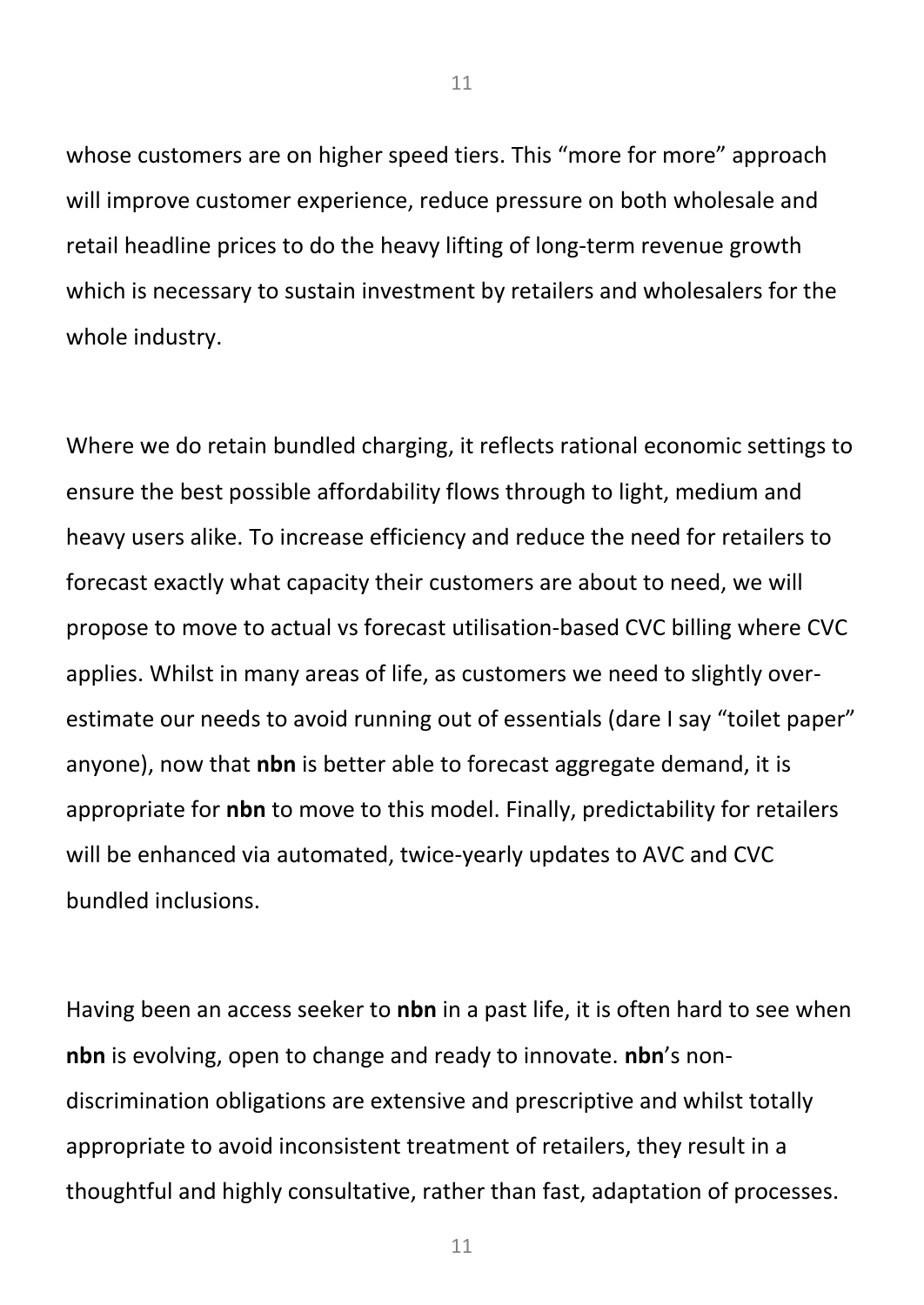As a result, **nbn** operates as a very broad church when it comes to the implementation of good ideas. And we have consistently encouraged and continue to invite retailers to think about new business models within the SAU. This is an area of vast opportunity.

We also want to innovate as quickly as we can, so we encourage retailers to continue to work with us so that we can implement quickly and efficiently to deliver tangible improvements to our shared business model – and to ultimately deliver improvements in customer experience.

We are hopeful that simple changes we will soon propose will enable retailers to create retail offers that encourage data-hungry customers to upgrade to higher speed tiers more appropriate for their needs and increase the effectiveness and utilisation of the **nbn** network. We see this as the classic win:win:win for customers, retailers and **nbn**. Sometimes cliches have a place!

This move is consistent with the growing capabilities of the **nbn** network and underpins our aim to provide up to 8 million premises across Australia with access to wholesale download speeds of close to 1 Gbps, on demand, by the end of next year.

We also need to be pragmatic and responsible.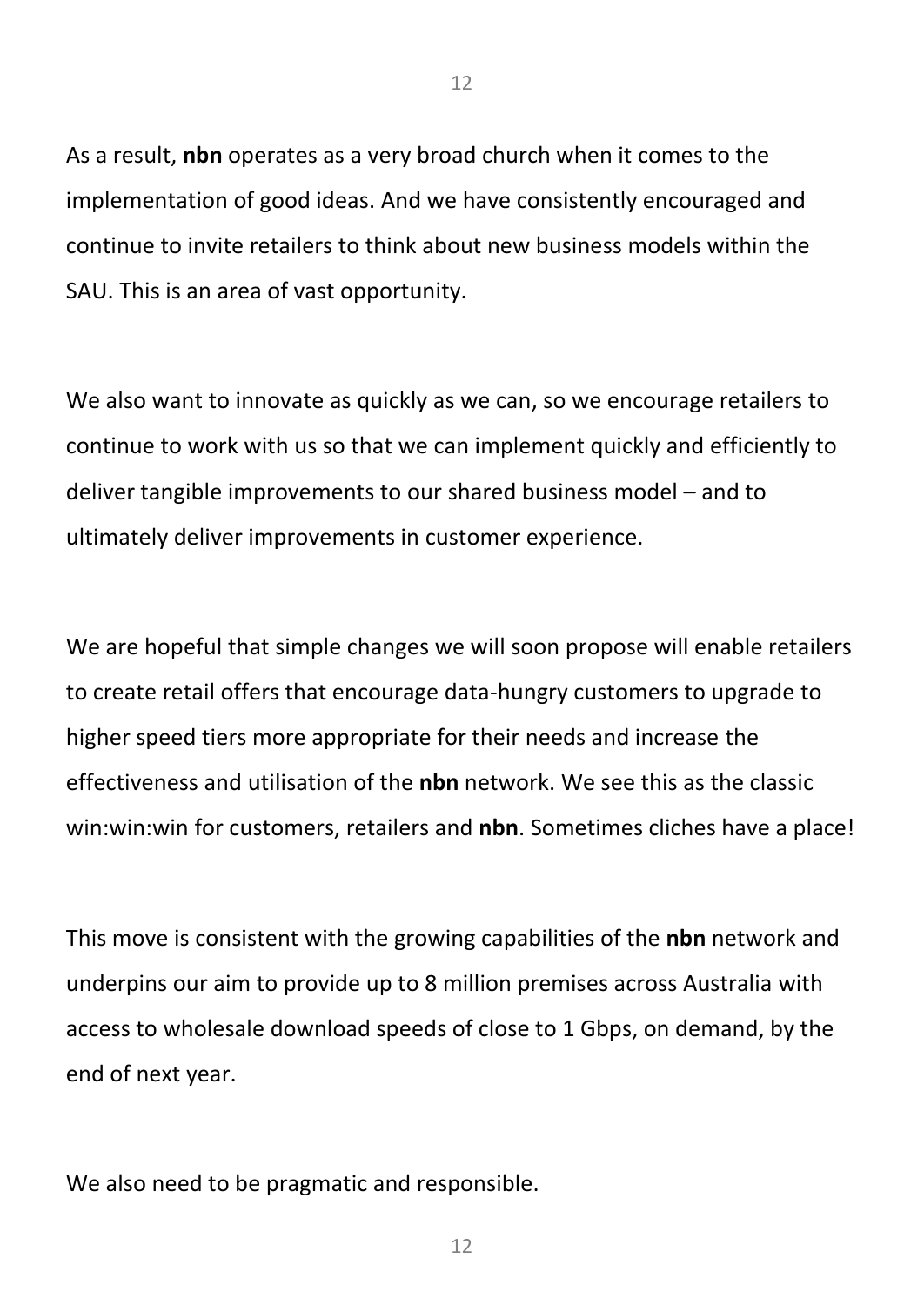As every network owner and operator knows, pushing additional speed and capacity into any network – fixed line, fixed wireless, 5G, satellite (LEO or GEO!) – costs real dollars.

Our objective with the package of major new and enhanced commitments is to increase certainty for Retailers and end-user customers in relation to **nbn**'s prices, incentivise ongoing efficient investment in the **nbn** network, and provide **nbn** with the opportunity to meet the policy and financial objectives set out by government.

Customers and retailers quite reasonably expect to see and feel the benefits of future investment in the network and Customer Experience. To do this, the **nbn** needs to be soundly funded in a sustainable way. We have not set an ARPU figure based on a static customer base to achieve this. Rather, we are focussed on creating more value through higher average speeds and that are worth more to customers.

Indeed, this is the core tenet of **nbn**'s pricing proposal in the SAU variation: to sustainably grow revenue by providing better services to more customers. And that means having a clear value proposition for every customer segment, ranging from those who need affordable basic connectivity to those wanting cutting edge performance.

13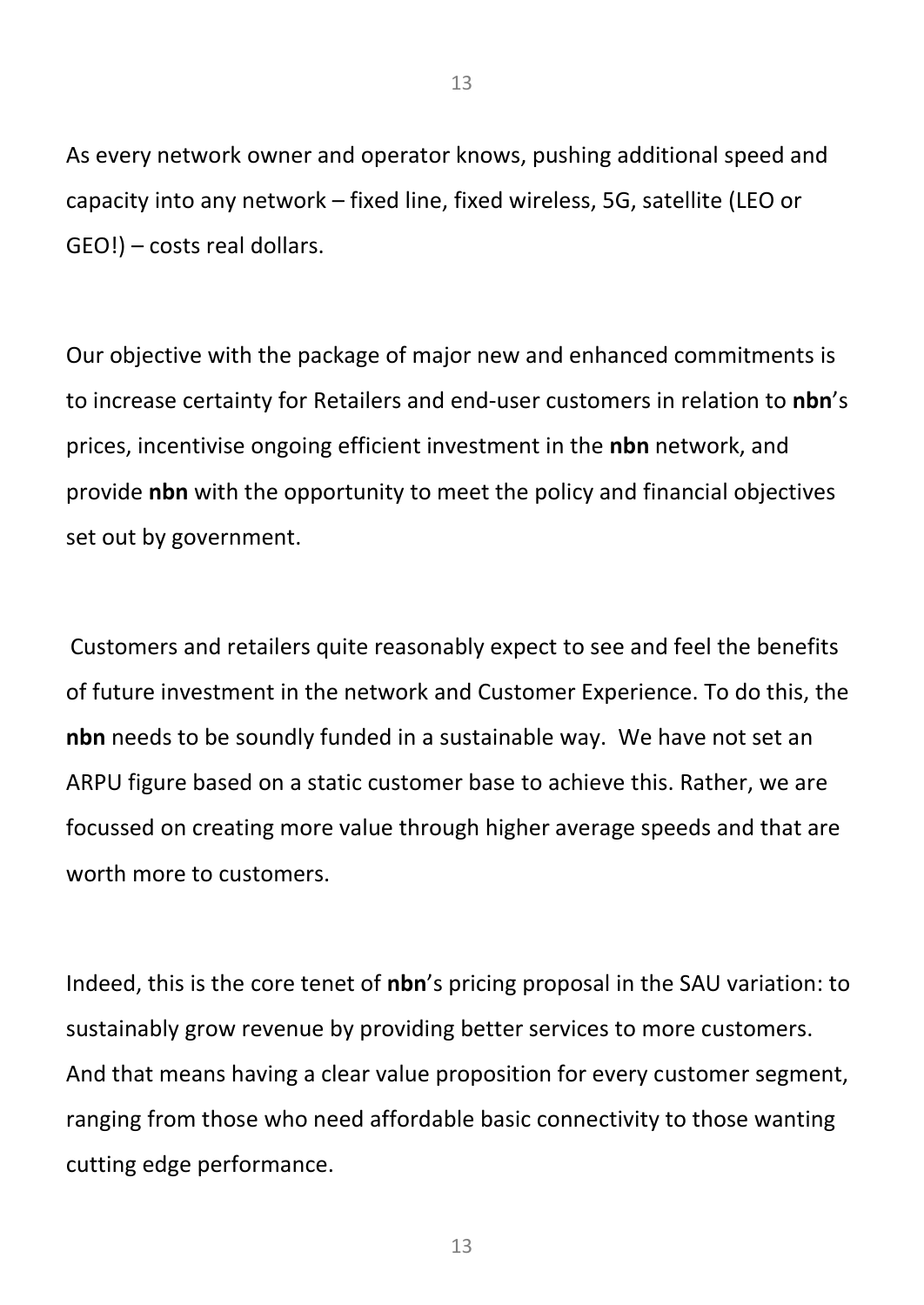And, of course, we're not expecting Retailers to do all of the hard work on their own. We will continue to work with Retailers through our base management programs and our upgrade initiatives, like our Fibre Connect program, to help boost the value proposition of high-speed plans.

The SAU variation balances this strategy against the desire to respond to specific Retailer concerns about **nbn**'s prices, the impact of ongoing CVC demand growth on Retailer costs, and the uncertainty caused by **nbn**'s discounting below our Maximum Regulated Prices.

Historically, **nbn**'s prices have been set to promote take-up and ensure the affordability of broadband services - with the consequence that **nbn** has under-recovered its prudently and efficiently incurred costs.

Moving forward, we recognise that it is now appropriate to set prices in a way that is expected to recover **nbn**'s prudently and efficiently incurred costs over time, plus an appropriate portion of **nbn**'s accumulated unrecovered losses (the Initial Cost Recovery Account, or ICRA).

In addition, we absolutely agree with Anna Brakey's comments yesterday that end-user customers should be protected from price shocks and Retailers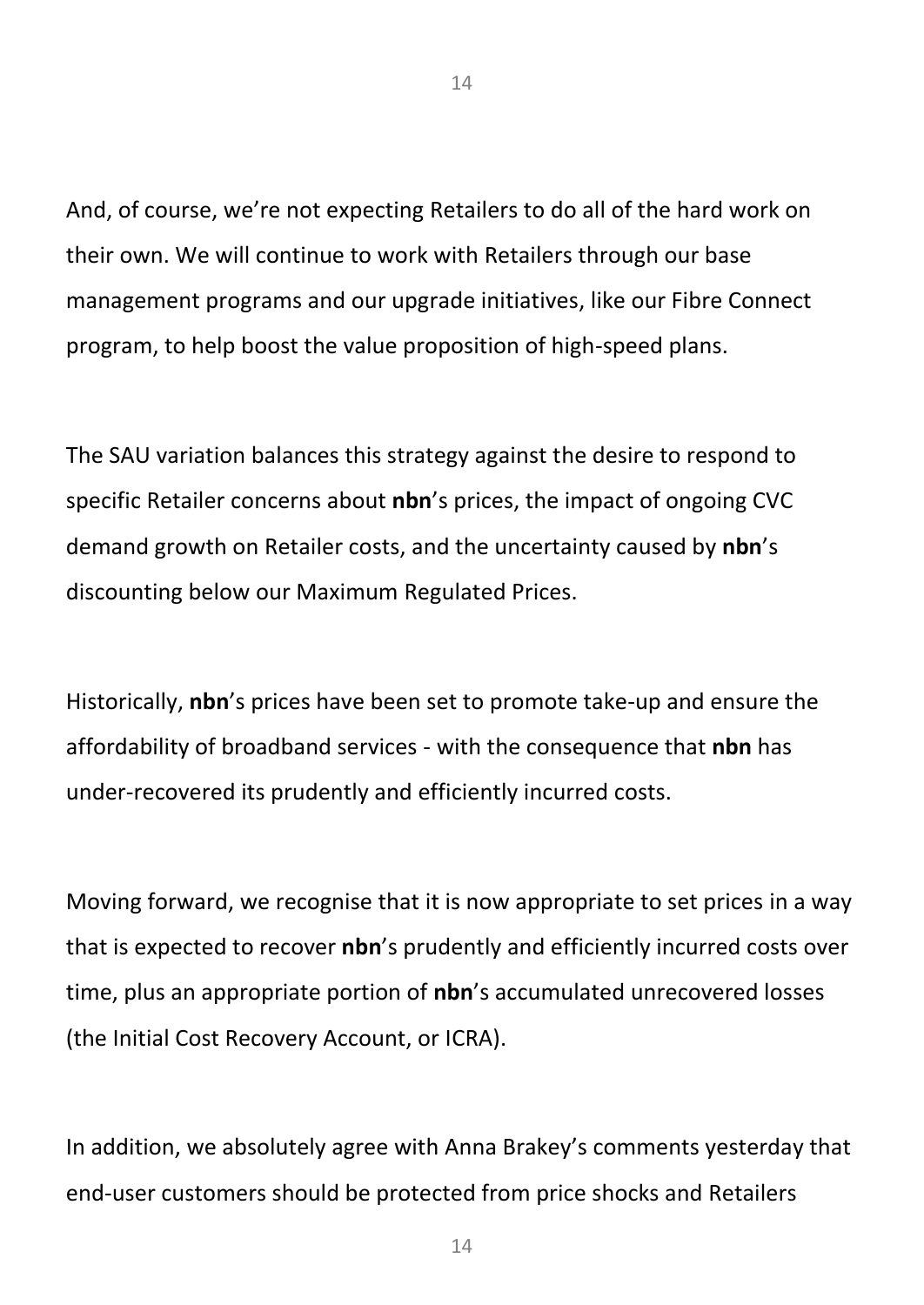should be given greater certainty over the costs they face when using the **nbn**. We also fully recognise and align with Anna Brakey's view that with greater cost certainty, Retailers will have incentives to invest in service-related infrastructure and to continue to develop **nbn**-related product offerings. We too look forward to the Retailers rising to this opportunity.

15

**nbn**'s prices will be informed by our Building Block Model (BBM) and we will propose that **nbn** be provided the opportunity to recover its prudent and efficient costs, pay down debt and achieve a standalone investment-grade credit rating (remembering that the alternative to investment-grade is that you are in junk bond territory!). This is important for the long term stability of not just **nbn** but of our industry and ultimately provides a path to a mix of one or both of self-generated reinvestment in our networks and a return – however modest - on equity to our shareholder. In this context it is worth remembering that **nbn** does not currently pay a dividend.

We will set the price of our suite of services, within the constraints of the MRPs, such that over the SAU Term we have the opportunity to generate the allowable revenues calculated by the BBM and an appropriate proportion of the accumulated losses. These Maximum Regulated Prices will operate as real controls on **nbn**'s pricing, providing greater certainty to Retailers, protecting against any price shocks.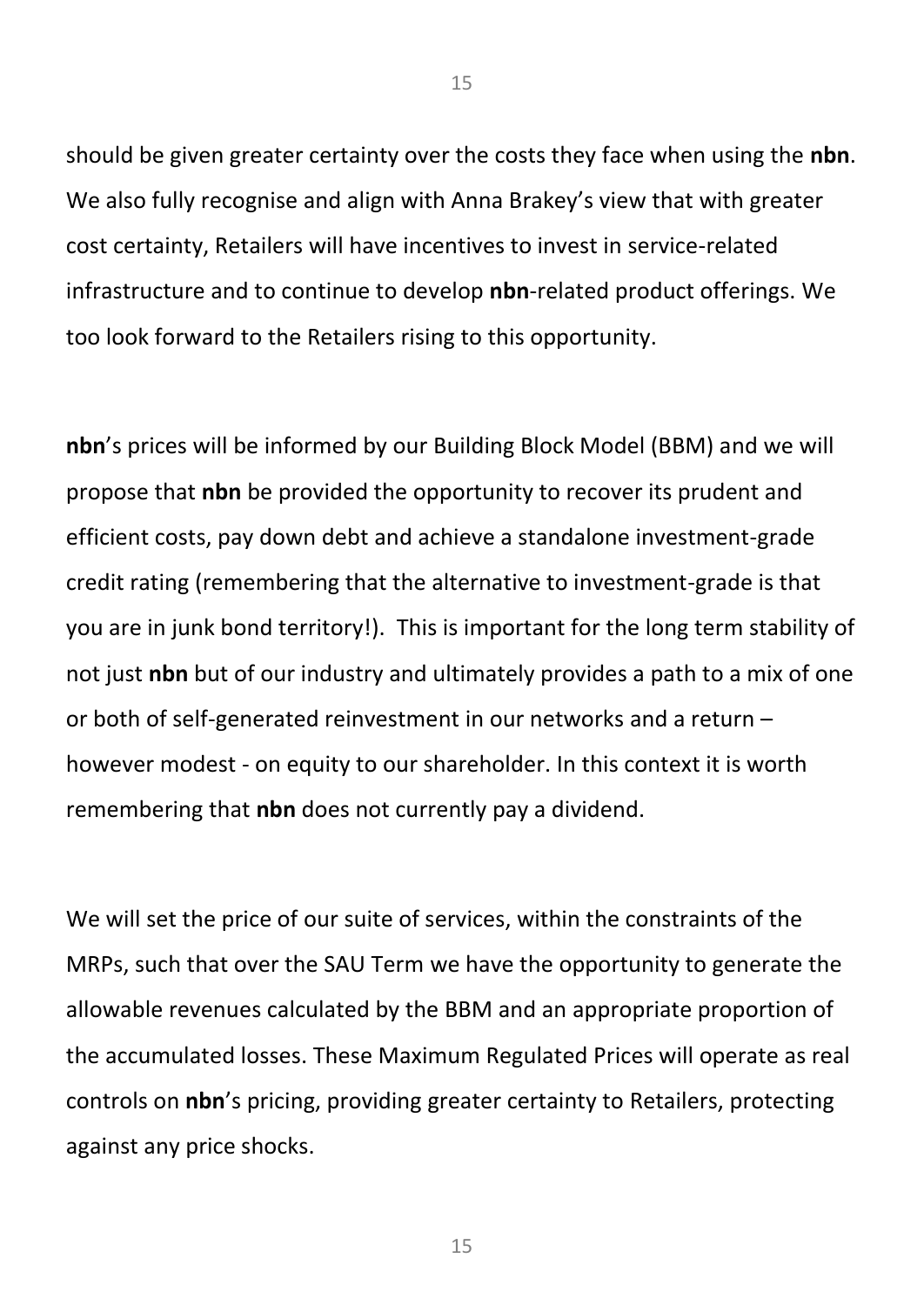It also means that as the willingness to pay for broadband services grows over time - due to changes in consumer behaviour and the development of new and innovative applications - **nbn** will be able to gradually rebalance its prices and so better respond to demand. These outcomes will promote the efficient take-up and use of the **nbn** network.

We believe that a revenue control is the most effective form of regulation and will provide a stable form of economic regulation in circumstances where there is significant demand uncertainty (including from 5G substitution) which leads to continued **nbn** revenue sustainability risk.

Now, I could never do justice to the incredible amount of time and energy that many people in this room have contributed to the proposed SAU Variation that we are planning to lodge just as soon as all the pre-lodgement processes are completed.

I hope the industry will, in quieter moments be pleasantly surprised at the amount we have taken on board in the proposed variation, though of course it will always want more on behalf of customers and will voice that – and we respect that. Indeed, we expect spirited debate and a plurality of views. We also know that our own thinking and capability is evolving over time too. A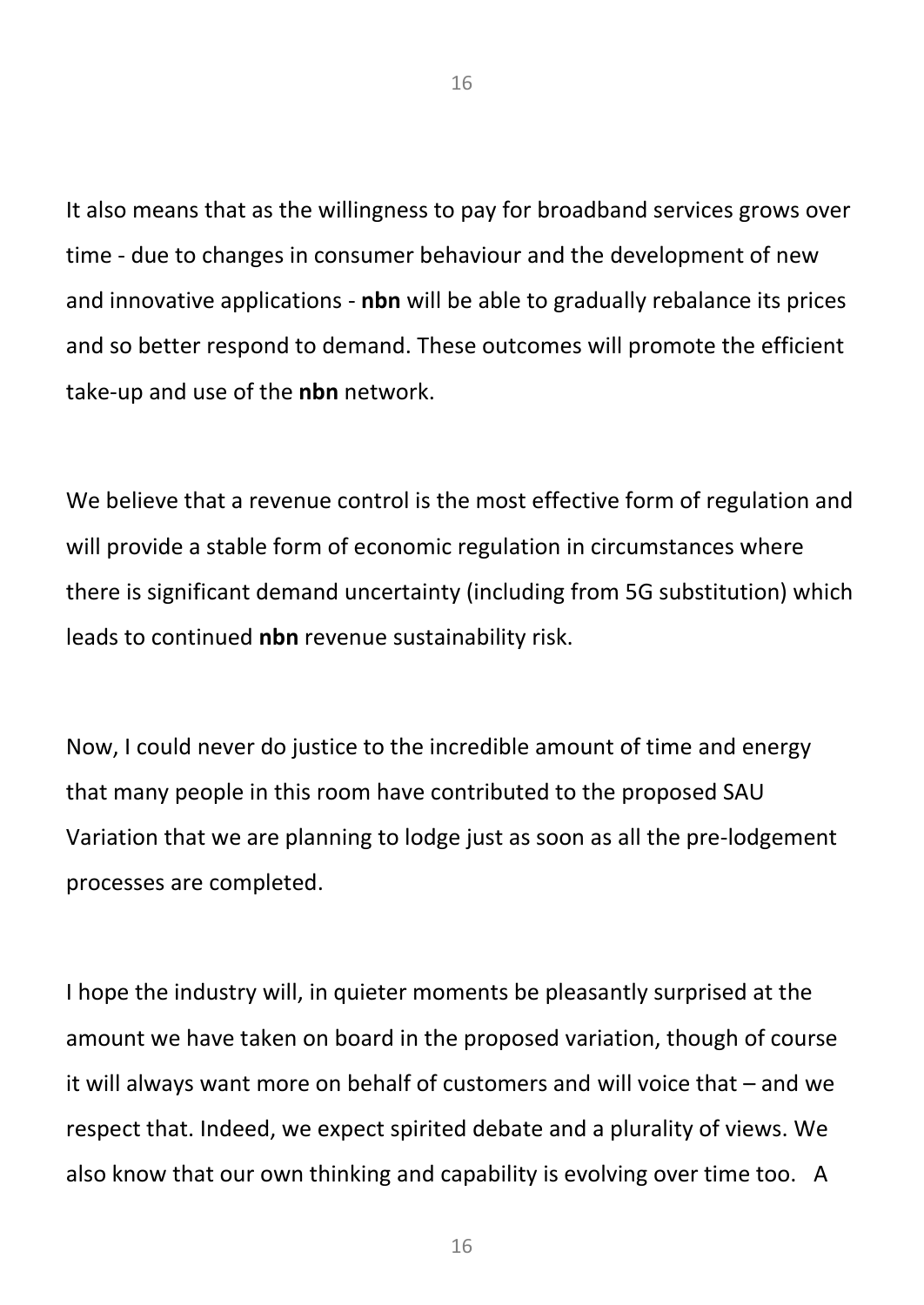contest of ideas and suggestions on ways to do things better is the sign of a vibrant, competitive industry. So, as always, we appreciate your candour! From our perspective we have aimed, as best we can, to balance the various needs and concerns of retailers - particularly those that emerged over the course of the ACCC Working Groups – but also the needs of good regulatory practice and ultimately of customers – the end users we are all here to serve.

To these ends are planning to make a number of key modifications including a new pricing offer; significant price controls; revenue controls; provision for enhanced oversight by the ACCC; increased transparency; a new approach to straight-line depreciation and enhanced utilisation and performance reporting.

We look forward to continued conversations and a significant consultation process on this important undertaking.

#### **Fibre Connect**

Before I finish, I'd like to take a moment to give you an update the important work that is taking place inside the network. Specifically, our Fibre Upgrades.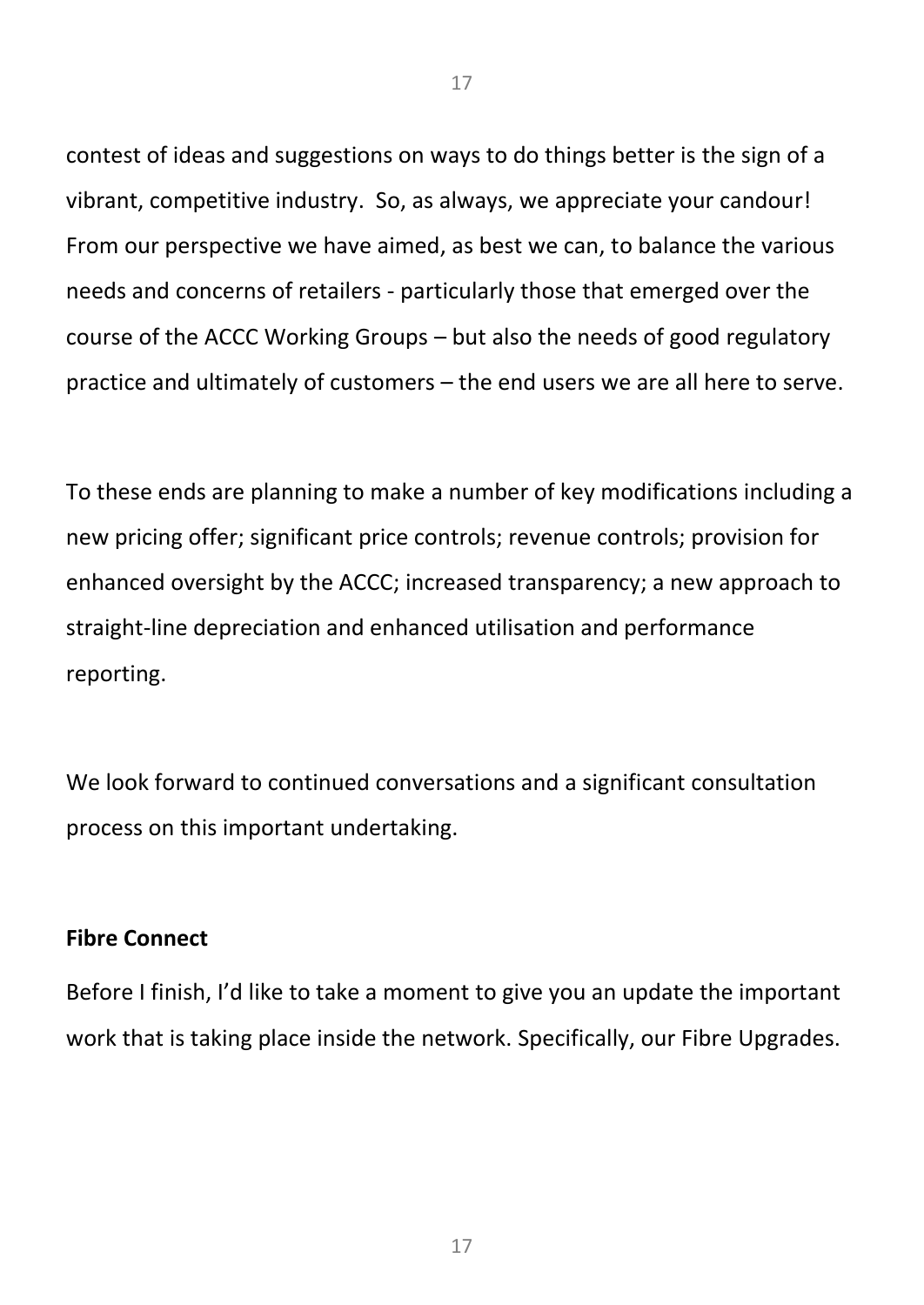This is a core part of our current \$4.5 billion network upgrade program, which started with fibre being built far deeper into many communities around Australia.

On 22 March 2022, after 18 months of survey, design and construction, the first 50,000 or so premises currently served by Fibre to the Node will become eligible to order any one of our higher speed tiers.

If it hasn't been available previously, these customers will now be able to order **nbn** Home Fast, which offers wholesale download speeds of up to 100 Mbps. More excitingly, speeds never before available from **nbn** in these areas will now be available. **nbn** Home Superfast, which offers wholesale download speeds of up to 250 Mbps, will now be available as will **nbn** Home Ultrafast (FTTP), which offers wholesale download speeds of close to 1 Gbps, on demand. And as a family with four teenagers/young adults, I can vouch for the benefits of Ultrafast for the gamers … and their parents …. in the room!

By the end of next year up to 2 million premises currently served by FTTN, and around 1.5 million premises currently served by FTTC will be able to order services with download speeds of close to 1 Gbps.